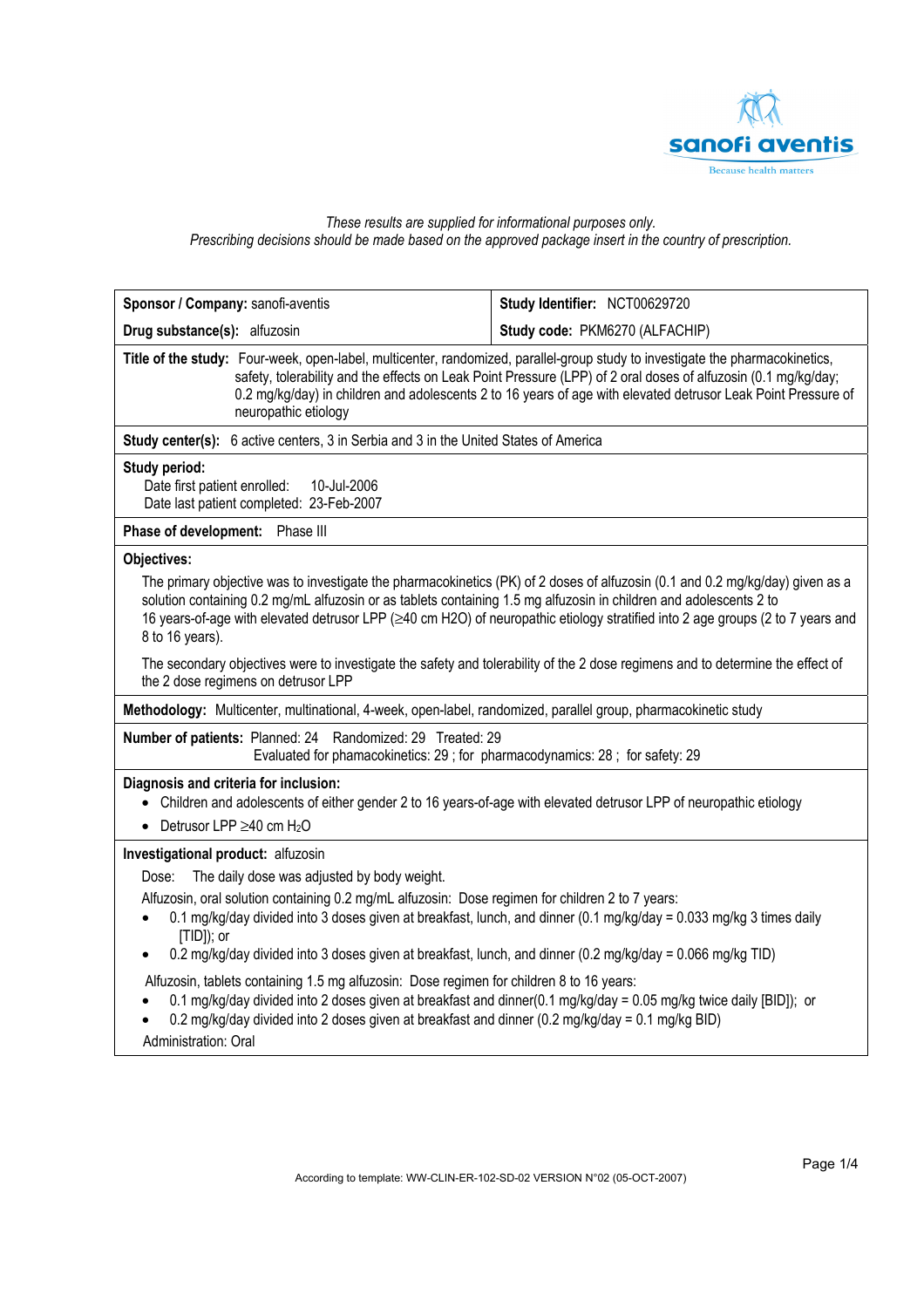## **Duration of treatment:** 4 weeks **Duration of observation:** 5 weeks

### **Criteria for evaluation:**

## Pharmacokinetics:

The following PK parameters were assessed: the plasma concentration observed before treatment administration during repeated dosing ( $C_{\text{trough}}$ ), maximum concentration observed ( $C_{\text{max}}$ ), area under the plasma concentration versus time curve from time 0 to 4 hours (AUC<sub>0-4</sub>), area under the plasma concentration versus time curve from time 4 to 8 hours (AUC<sub>4-8</sub>), area under the plasma concentration versus time curve from time 0 to 8 hours (AUC<sub>0-8</sub>) (for the TID formulation), and area under the plasma concentration versus time curve from time 0 to 12 hours (AUC<sub>0-12</sub>) (for the BID formulation). The accumulation ratio (Rac) was also calculated and is displayed by formulation and dose group.

#### Pharmacodynamic:

Change in detrusor LPP was evaluated at baseline and Week 4 (end of study) in urodynamic laboratories utilizing an artificial bladder filling method.

### Safety:

Safety was evaluated using physical examinations, vital signs monitoring (blood pressure [BP], heart rate [HR]), electrocardiogram (ECG) parameters, visual changes and alertness, adverse events (AEs), urinalysis, hematology, biochemistry, hormone analysis (testosterone, estradiol, thyroid function tests, prolactin, follicle stimulating hormone, and luteinizing hormone).

# **Pharmacokinetic sampling times:**

Pharmacokinetic sampling times:

Blood sampling was done at Visit 2 (Day 1) and Visit 3 (Day 7 ±2 days): for solution (TID) blood samples, 1 mL was collected before the morning dose (Time 0), then at 1, 2, 4 (before the noon dose), 5, 6, and 8 hours after dosing. For tablet (BID) blood samples, 1 mL was collected before the morning dose (Time 0) then at 3, 4, 8, and 12 hours after dosing.

### **Statistical methods:**

This study was exploratory in nature, investigating the pharmacokinetics, safety and tolerability, and the pharmacodynamics (effect on detrusor LPP) of oral doses of alfuzosin in children before larger patient populations are exposed. Therefore, no formal sample size calculation was performed and all statistical analyses were descriptive. Six patients per dose and age group for each formulation were considered sufficient for the planned assessments.

The study populations presented in this report are the:

- Pharmacokinetic population: all randomized patients with no major protocol deviations.
- Pharmacodynamic population: all randomized patients, with no protocol deviations that could impact the assessments of LPP, and who had a post-baseline assessment of LPP performed no more than 5 half-lives after the study drug intake (ie, 20 hours for solution, 40 hours for tablets), and who had a study drug exposure at the time of the post-baseline assessment of LPP at least equal to 3 days.
- Modified ITT population (mITT): all randomized and exposed patients who had a baseline and at least one post-baseline LPP assessment.
- Safety population: all randomized and exposed patients regardless of the amount of treatment administered.

All AEs were coded using the Medical Dictionary for Regulatory Activities (MedDRA) Version 9.1. Treatment-emergent adverse events (TEAEs) were defined as AEs that developed or worsened or became serious during the on-treatment portion of the study or within 5 half-lives (2 days) following the last administration of alfuzosin. Treatment-emergent AEs were analyzed by preferred term, high-level term, high-level group term, and system organ class.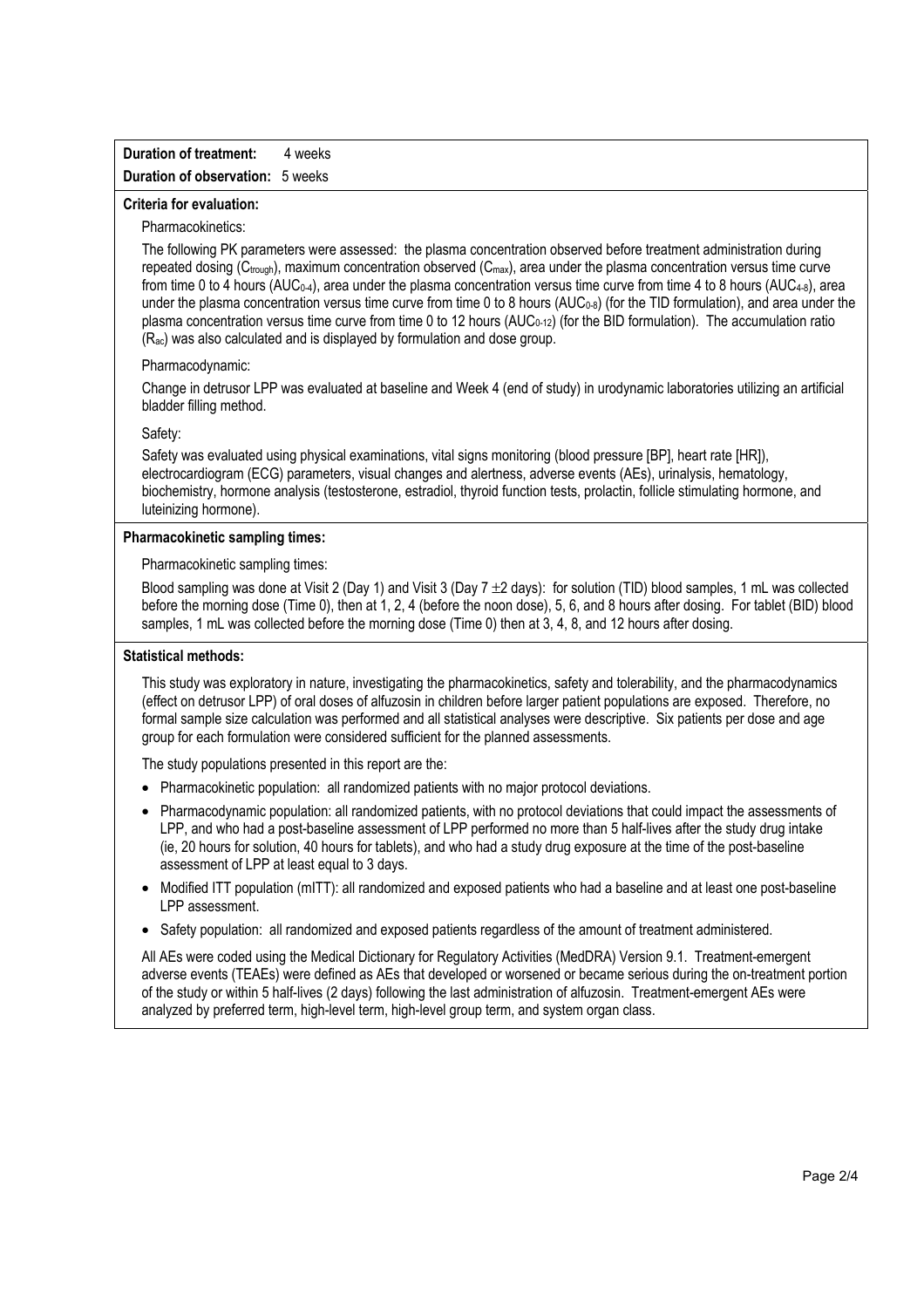### **Summary:**

# **Pharmacokinetic results:**

With alfuzosin given as a solution to children 2 to 7 years-of-age, the accumulation ratios (AUC0-8 Day 7/AUC0-8 Day 1) were 1.02 at 0.1 mg/kg/day and 1.25 at 0.2 mg/kg/day.

With tablet administration to children and adolescents 8 to 16 years-of-age, the accumulation ratios (AUC0-12 Day 7/AUC0-12 Day 1) were 2.49 at 0.1 mg/kg/day and 1.67 at 0.2 mg/kg/day.

AUC0-8 on Day 7 in children 2 to 7 years-of-age who received the solution of alfuzosin at 0.2 mg/kg/day was 3.1-fold higher than that observed with 0.1 mg/kg/day versus a dose ratio of 2. A high total variability was also observed for both doses on Day 7 (56% at 0.2 mg/kg/day versus 37% at 0.1 mg/kg/day).

AUC0-12 on Day 7 in children and adolescents 8 to 16 years-of-age who received alfuzosin 0.2 mg/kg/day as tablets was 1.4 fold higher than that observed with 0.1 mg/kg/day versus a dose ratio of 2. A moderate total variability was observed for both doses on Day 7 (24% at 0.2 mg/kg/day versus 20% at 0.1 mg/kg/day).

Descriptive statistics on alfuzosin plasma pharmacokinetic parameters observed in children (2-7 yrs) with alfuzosin given as solution (TID regimen):

|       | $C_{\text{max}}$       | $t_{\text{max}}$ 1       | $C_{\text{max}}$ 2 | $t_{\text{max}}$ 2 | AUC <sub>0-4</sub> $1$ | AUC <sub>4-8</sub> $2$ | $AUC0-8$        |
|-------|------------------------|--------------------------|--------------------|--------------------|------------------------|------------------------|-----------------|
|       | (ng/mL)                | (h)                      | (nq/mL)            | (h)                | (ng.h/mL)              | (ng.h/mL)              | (ng.h/mL)       |
|       | 0.1 mg/kg/day          |                          |                    |                    |                        |                        |                 |
| Day 1 | $6.41 \pm 3.99$        | .50                      | $6.68 \pm 1.52$    | 0.75               | $13.9 + 5.93$          | $19.1 \pm 4.89$        | $33.0 + 6.55$   |
| $N=7$ | $(62)$ [5.59]<br>$N=6$ | $(1.00 - 2.02)$<br>$N=6$ | $(23)$ [6.51]      | $(0.75 - 1.88)$    | $(43)$ [12.9]          | $(26)$ [18.6]          | $(20)$ [32.5]   |
| Day 7 | $6.89 \pm 3.40$        | 1.00                     | $6.45 \pm 2.75$    | 0.83               | $16.9 + 6.69$          | $18.4 \pm 6.58$        | $35.2 \pm 13.1$ |
| $N=7$ | $(49)$ [6.17]          | $(0.97 - 2.05)$          | $(43)$ [5.99]      | $(0.71 - 1.82)$    | $(40)$ [15.8]          | $(36)$ [17.4]          | $(37)$ [33.3]   |
| Rac   |                        |                          |                    |                    | [1.22]                 | [0.94]                 | [1.02]          |
|       |                        |                          |                    | 0.2 mg/kg/day      |                        |                        |                 |
| Day 1 | $17.1 \pm 10.1$        | 1.00                     | $18.7 \pm 10.7$    | 0.89               | $42.9 + 22.1$          | $50.8 \pm 30.6$        | $93.7 + 49.3$   |
| $N=8$ | $(59)$ [14.6]          | $(1.00 - 2.00)$          | $(57)$ [16.2]      | $(0.75 - 3.97)$    | $(52)$ [38]            | $(60)$ [43.1]          | $(53)$ [83.1]   |
| Day 7 | $22.3 \pm 13.8$        | 1.01                     | $24.6 \pm 13.5$    | 1.25               | $55.9 \pm 33.9$        | $67.0 \pm 35.7$        | $123 \pm 69.3$  |
| $N=8$ | $(62)$ [18.8]          | $(1.00 - 2.00)$          | $(55)$ [20.7]      | $(0.71 - 1.80)$    | $(61)$ [46.3]          | $(53)$ [57.1]          | $(56)$ [104]    |
| Rac   |                        |                          |                    |                    | [1.22]                 | [1.33]                 | [1.25]          |

Tabulated values are Mean  $\pm$  SD (CV%) [Geometric Mean] except for tmax where values are Median (Min, Max) 1 PK parameters after the fist drug intake of the day

2 PK parameters after the second drug intake of the day

Descriptive statistics on alfuzosin plasma pharmacokinetic parameters observed in children and adolescents (8-16 yrs) with alfuzosin given as tablets (BID regimen):

|       | $c_{\text{max}}$<br>(ng/mL) | <sup>ւ</sup> max<br>(h) | $AUC0-12$<br>(nq.h/mL)   |  |
|-------|-----------------------------|-------------------------|--------------------------|--|
|       |                             | 0.1 mg/kg/day           |                          |  |
| Day 1 | $3.41 \pm 2.20$             | 3.43                    | $24.2 + 9.92$            |  |
| $N=7$ | $(65)$ [2.86]               | $(2.95 - 8.00)$         | $(41)$ [22.3]<br>$N = 6$ |  |
| Day 7 | $5.85 \pm 2.91$             | 3.00                    | $56.5 \pm 11.4$          |  |
| $N=7$ | $(50)$ [4.91]               | $(0.00 - 7.88)$         | $(20)$ [55.5]<br>$N=5$   |  |
| Rac   |                             |                         | [2.49]                   |  |
|       |                             | 0.2 mg/kg/day           |                          |  |
| Day 1 | $7.26 \pm 1.76$             | 3.93                    | $50.0 \pm 15.4$          |  |
| $N=7$ | $(24)$ [7.07]               | $(2.98 - 4.03)$         | $(31)$ [48.0]            |  |
| Day 7 | $12.4 \pm 2.85$             | 3.17                    | $82.5 \pm 19.9$          |  |
| $N=7$ | $(23)$ [12.1]               | $(2.98-4.02)$           | (24) [80.1]              |  |
| Rac   |                             |                         | [1.67]                   |  |

Tabulated values are Mean  $\pm$  SD (CV%) [Geometric Mean] except for tmax where values are Median (Min, Max)